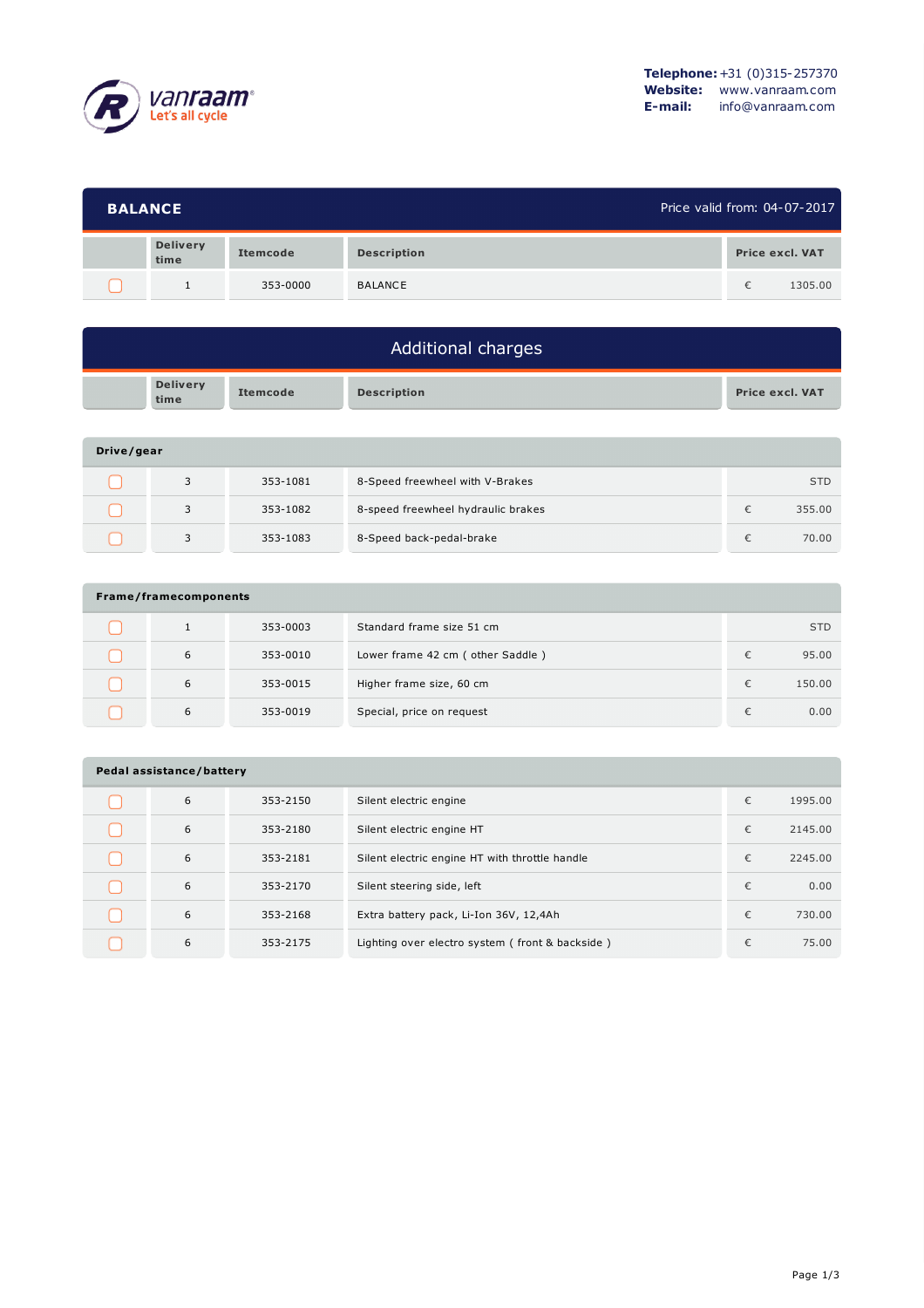| <b>Colors</b> |              |          |                                      |   |            |
|---------------|--------------|----------|--------------------------------------|---|------------|
|               | $\mathbf{1}$ | 353-3201 | Matt black / silver                  |   | <b>STD</b> |
|               | 3            | 353-3200 | Black / silver                       | € | 65.00      |
|               | 3            | 353-3202 | Dark shadow / silver                 | € | 65.00      |
|               | 3            | 353-3210 | Silver / silver                      | € | 65.00      |
|               | 3            | 353-3211 | White (ral 9016) / silver            | € | 65.00      |
|               | 3            | 353-3220 | royal blue / silver                  | € | 65.00      |
|               | 3            | 353-3221 | Matt blue / silver                   | € | 65.00      |
|               | 3            | 353-3230 | Oceangreen / silver                  | € | 65.00      |
|               | 3            | 353-3231 | Applegreen / silver                  | € | 65.00      |
|               | 3            | 353-3240 | Yellow / silver                      | € | 65.00      |
|               | 3            | 353-3250 | Fire red / silver                    | € | 65.00      |
|               | 6            | 353-3299 | Special colour (RAL colour) / silver | € | 135.00     |

| <b>Cranksets</b> |   |          |                                     |   |        |  |  |  |
|------------------|---|----------|-------------------------------------|---|--------|--|--|--|
|                  | 3 | 353-4030 | Eccentric crank, left               | € | 175.00 |  |  |  |
|                  | 3 | 353-4040 | Eccentric crank, right              | € | 195.00 |  |  |  |
|                  | 3 | 353-4050 | Shortened crank left (custom made)  | € | 75.00  |  |  |  |
|                  | 3 | 353-4060 | Shortened crank right (custom made) | € | 80.00  |  |  |  |
|                  | 3 | 353-4070 | Stationary crank with spring, left  | € | 325.00 |  |  |  |
|                  | 3 | 353-4080 | Stationary crank with spring, right | € | 325.00 |  |  |  |
|                  | 3 | 353-4092 | Crank shortener, left               | € | 45.00  |  |  |  |
|                  | 3 | 353-4091 | Crank shortener, right              | € | 45.00  |  |  |  |

| Holders/adapters |  |          |                                            |  |        |  |  |  |
|------------------|--|----------|--------------------------------------------|--|--------|--|--|--|
|                  |  | 353-4020 | Stickholder backside, double right         |  | 89.00  |  |  |  |
|                  |  | 353-8010 | Adaptor for child seat $(=$ for Yepp seat) |  | 125.00 |  |  |  |

| <b>Baskets/bags/carriers</b> |  |          |                      |  |       |  |  |
|------------------------------|--|----------|----------------------|--|-------|--|--|
|                              |  | 353-4191 | Double Bike panniers |  | 40.00 |  |  |

| Pedal/footrests/fixation |   |          |                                      |   |       |  |  |  |
|--------------------------|---|----------|--------------------------------------|---|-------|--|--|--|
|                          | 3 | 353-4100 | Pedal extension 2 cm left            | € | 25.00 |  |  |  |
|                          | 3 | 353-4120 | Pedal extension 2 cm right           | € | 25.00 |  |  |  |
|                          | 3 | 353-4110 | Pedal extension 4 cm left            | € | 25.00 |  |  |  |
|                          | 3 | 353-4130 | Pedal extension 4 cm right           | € | 25.00 |  |  |  |
|                          | 3 | 353-4231 | Balance pedal with instepbelt, left  | € | 30.00 |  |  |  |
|                          | 3 | 353-4230 | Balance pedal with instepbelt, right | € | 30.00 |  |  |  |